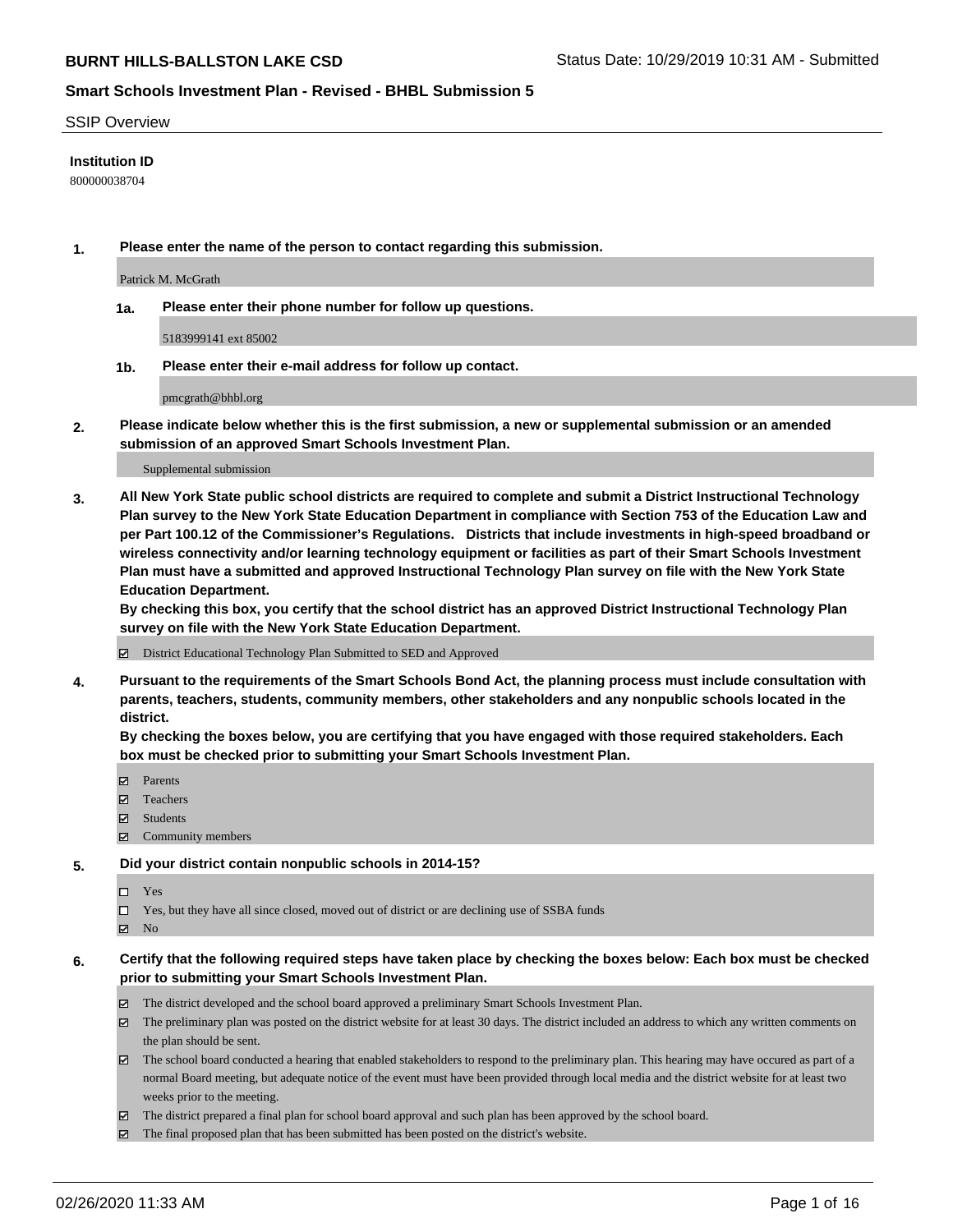SSIP Overview

**6a. Please upload the proposed Smart Schools Investment Plan (SSIP) that was posted on the district's website, along with any supporting materials. Note that this should be different than your recently submitted Educational Technology Survey. The Final SSIP, as approved by the School Board, should also be posted on the website and remain there during the course of the projects contained therein.**

2018 Tech Plan.pdf

**6b. Enter the webpage address where the final Smart Schools Investment Plan is posted. The Plan should remain posted for the life of the included projects.**

https://www.bhbl.org/academics/

**7. Please enter an estimate of the total number of students and staff that will benefit from this Smart Schools Investment Plan based on the cumulative projects submitted to date.**

3,600

**8. An LEA/School District may partner with one or more other LEA/School Districts to form a consortium to pool Smart Schools Bond Act funds for a project that meets all other Smart School Bond Act requirements. Each school district participating in the consortium will need to file an approved Smart Schools Investment Plan for the project and submit a signed Memorandum of Understanding that sets forth the details of the consortium including the roles of each respective district.**

 $\Box$  The district plans to participate in a consortium to partner with other school district(s) to implement a Smart Schools project.

## **9. Please enter the name and 6-digit SED Code for each LEA/School District participating in the Consortium.**

|               | Partner LEA/District | <b>ISED BEDS Code</b> |
|---------------|----------------------|-----------------------|
| (No Response) |                      | (No Response)         |

### **10. Please upload a signed Memorandum of Understanding with all of the participating Consortium partners.**

(No Response)

### **11. Your district's Smart Schools Bond Act Allocation is:**

\$1,900,404

### **12. Final 2014-15 BEDS Enrollment to calculate Nonpublic Sharing Requirement**

|            | Public Enrollment | Nonpublic Enrollment | Total Enrollment | l Nonpublic Percentage |
|------------|-------------------|----------------------|------------------|------------------------|
| Enrollment | 3,074             |                      | 3,074.00         | 0.00                   |

**13. This table compares each category budget total, as entered in that category's page, to the total expenditures listed in the category's expenditure table. Any discrepancies between the two must be resolved before submission.**

|                                          | Sub-Allocations | <b>Expenditure Totals</b> | Difference |
|------------------------------------------|-----------------|---------------------------|------------|
| <b>School Connectivity</b>               | 0.00            | 0.00                      | 0.00       |
| Connectivity Projects for<br>Communities | 0.00            | 0.00                      | 0.00       |
| Classroom Technology                     | 170,000.00      | 170,000.00                | 0.00       |
| Pre-Kindergarten Classrooms              | 0.00            | 0.00                      | 0.00       |
| Replace Transportable<br>Classrooms      | 0.00            | 0.00                      | 0.00       |
| <b>High-Tech Security Features</b>       | 0.00            | 0.00                      | 0.00       |
| Nonpublic Loan                           | 0.00            | 0.00                      | 0.00       |
| Totals:                                  |                 |                           |            |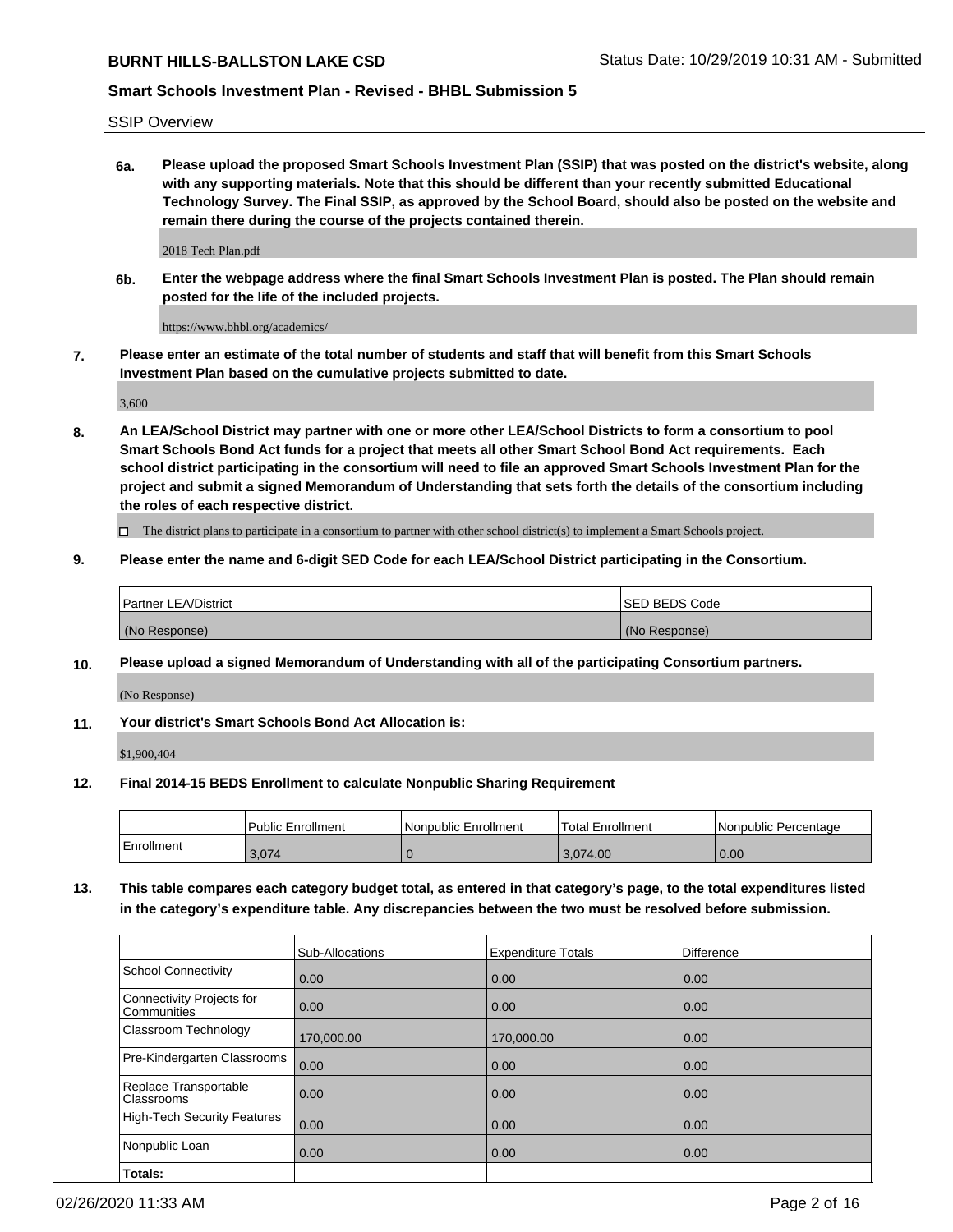SSIP Overview

| Sub-Allocations | <b>Totals</b><br>Expenditure | Difference |
|-----------------|------------------------------|------------|
| 170,000         | 170,000                      | 0          |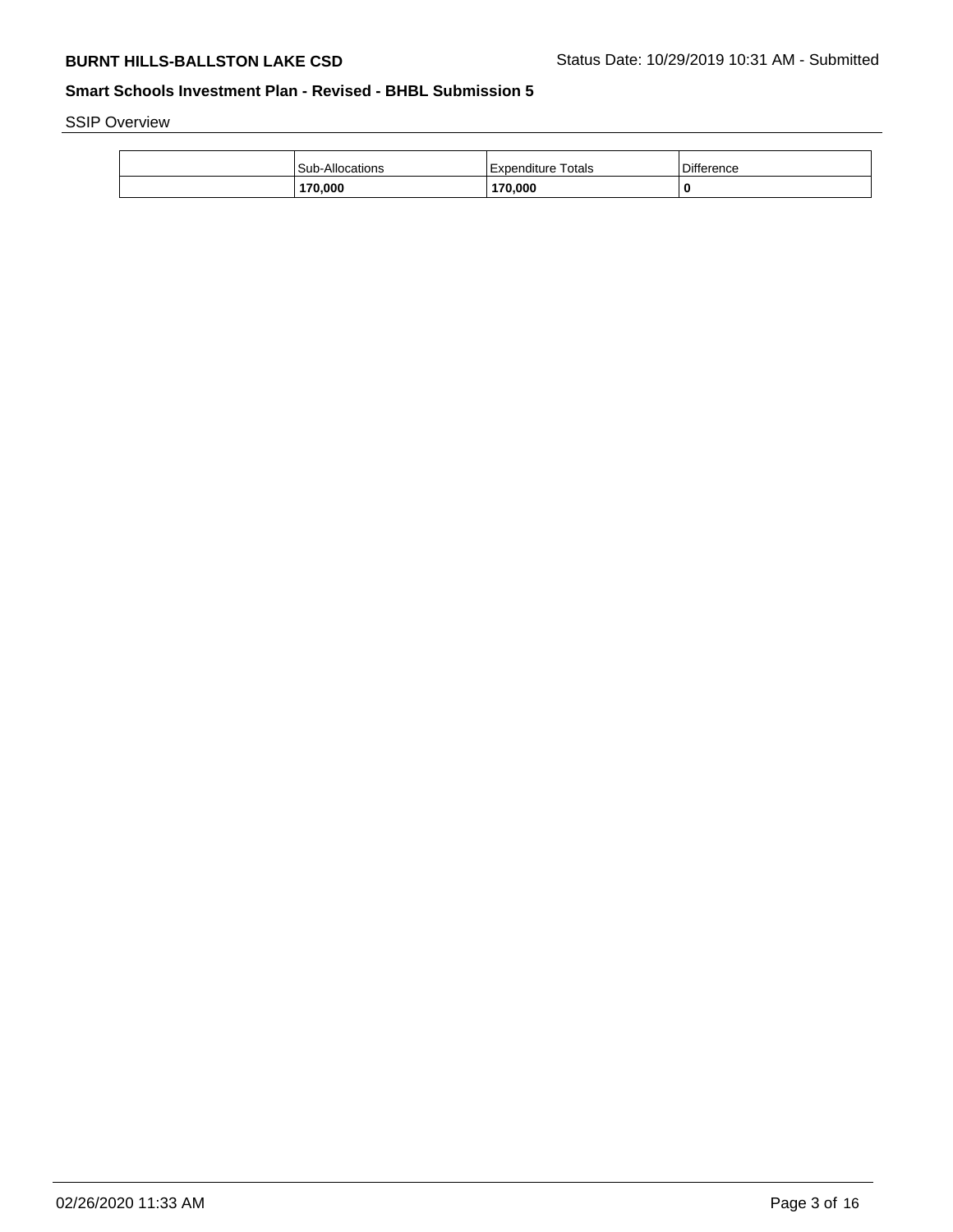School Connectivity

- **1. In order for students and faculty to receive the maximum benefit from the technology made available under the Smart Schools Bond Act, their school buildings must possess sufficient connectivity infrastructure to ensure that devices can be used during the school day. Smart Schools Investment Plans must demonstrate that:**
	- **• sufficient infrastructure that meets the Federal Communications Commission's 100 Mbps per 1,000 students standard currently exists in the buildings where new devices will be deployed, or**
	- **• is a planned use of a portion of Smart Schools Bond Act funds, or**
	- **• is under development through another funding source.**

**Smart Schools Bond Act funds used for technology infrastructure or classroom technology investments must increase the number of school buildings that meet or exceed the minimum speed standard of 100 Mbps per 1,000 students and staff within 12 months. This standard may be met on either a contracted 24/7 firm service or a "burstable" capability. If the standard is met under the burstable criteria, it must be:**

**1. Specifically codified in a service contract with a provider, and**

**2. Guaranteed to be available to all students and devices as needed, particularly during periods of high demand, such as computer-based testing (CBT) periods.**

**Please describe how your district already meets or is planning to meet this standard within 12 months of plan submission.**

(No Response)

**1a. If a district believes that it will be impossible to meet this standard within 12 months, it may apply for a waiver of this requirement, as described on the Smart Schools website. The waiver must be filed and approved by SED prior to submitting this survey.**

 $\Box$  By checking this box, you are certifying that the school district has an approved waiver of this requirement on file with the New York State Education Department.

**2. Connectivity Speed Calculator (Required). If the district currently meets the required speed, enter "Currently Met" in the last box: Expected Date When Required Speed Will be Met.**

|                  | l Number of     | Required Speed | Current Speed in | Expected Speed  | Expected Date                           |
|------------------|-----------------|----------------|------------------|-----------------|-----------------------------------------|
|                  | <b>Students</b> | In Mbps        | l Mbps           | to be Attained  | When Required                           |
|                  |                 |                |                  |                 | l Within 12 Months ISpeed Will be Met l |
| Calculated Speed | (No Response)   | 0.00           | (No Response)    | l (No Response) | l (No Response)                         |

**3. Describe how you intend to use Smart Schools Bond Act funds for high-speed broadband and/or wireless connectivity projects in school buildings.**

(No Response)

**4. Describe the linkage between the district's District Instructional Technology Plan and how the proposed projects will improve teaching and learning. (There should be a link between your response to this question and your responses to Question 1 in Section IV - NYSED Initiatives Alignment: "Explain how the district use of instructional technology will serve as a part of a comprehensive and sustained effort to support rigorous academic standards attainment and performance improvement for students."** 

**Your answer should also align with your answers to the questions in Section II - Strategic Technology Planning and the associated Action Steps in Section III - Action Plan.)**

(No Response)

**5. If the district wishes to have students and staff access the Internet from wireless devices within the school building, or in close proximity to it, it must first ensure that it has a robust Wi-Fi network in place that has sufficient bandwidth to meet user demand.**

**Please describe how you have quantified this demand and how you plan to meet this demand.**

(No Response)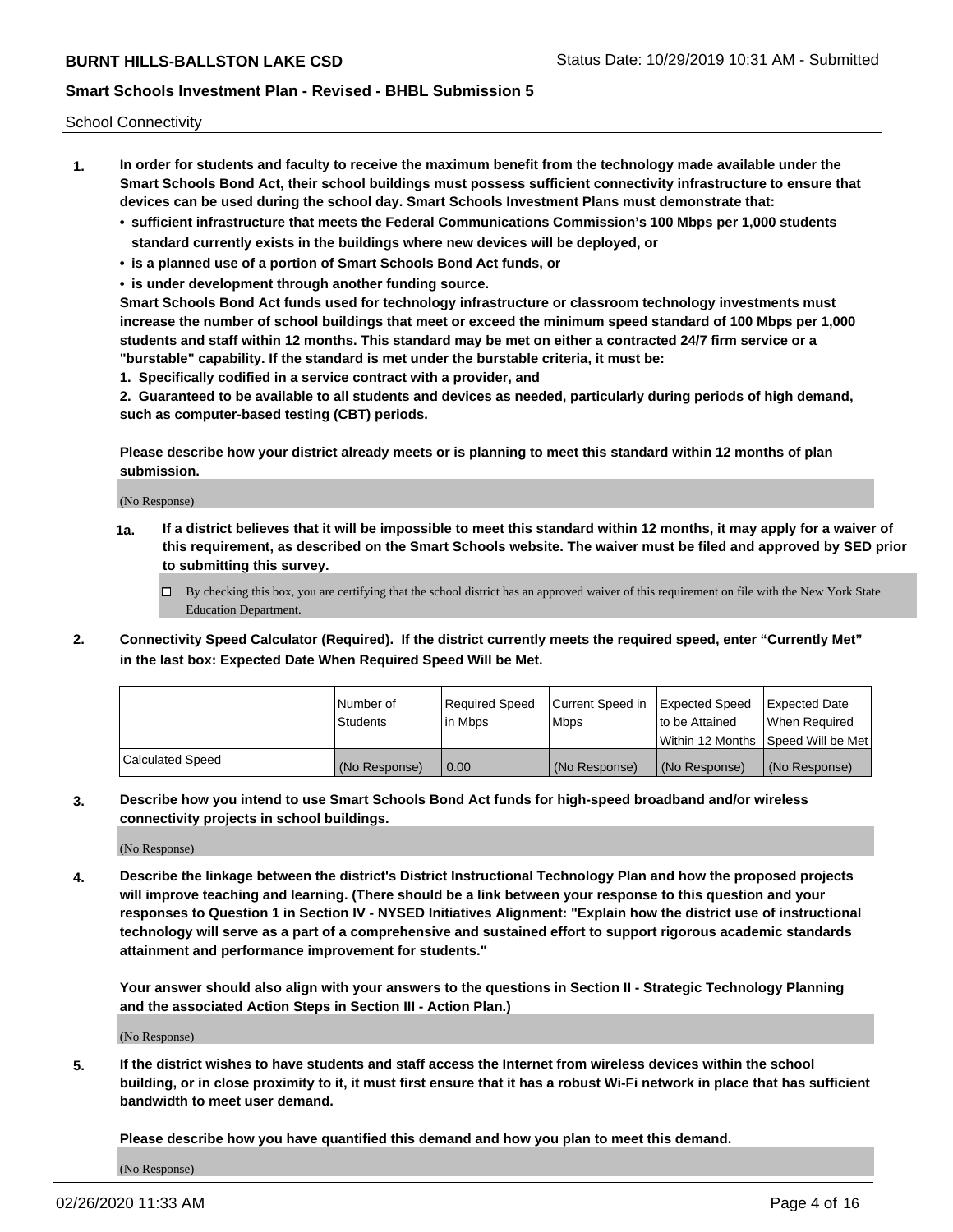School Connectivity

**6. Smart Schools plans with any expenditures in the School Connectivity category require a project number from the Office of Facilities Planning. Districts must submit an SSBA LOI and receive project numbers prior to submitting the SSIP. As indicated on the LOI, some projects may be eligible for a streamlined review and will not require a building permit.**

**Please indicate on a separate row each project number given to you by the Office of Facilities Planning.**

| Project Number |  |
|----------------|--|
| (No Response)  |  |

**7. Certain high-tech security and connectivity infrastructure projects may be eligible for an expedited review process as determined by the Office of Facilities Planning.**

## **Was your project deemed eligible for streamlined review?**

(No Response)

## **8. Include the name and license number of the architect or engineer of record.**

| Name          | License Number |
|---------------|----------------|
| (No Response) | (No Response)  |

## **9. Public Expenditures – Loanable (Counts toward the nonpublic loan calculation)**

| Select the allowable expenditure type.<br>Repeat to add another item under each type. | <b>PUBLIC</b> Items to be<br>l Purchased | Quantity           | Cost Per Item    | <b>Total Cost</b> |
|---------------------------------------------------------------------------------------|------------------------------------------|--------------------|------------------|-------------------|
| (No Response)                                                                         | (No Response)                            | l (No<br>Response) | (No<br>Response) | $\overline{0.00}$ |
|                                                                                       |                                          | 0                  | 0.00             |                   |

# **10. Public Expenditures – Non-Loanable (Does not count toward nonpublic loan calculation)**

| Select the allowable expenditure | <b>PUBLIC</b> Items to be purchased | Quantity      | Cost per Item | <b>Total Cost</b> |
|----------------------------------|-------------------------------------|---------------|---------------|-------------------|
| type.                            |                                     |               |               |                   |
| Repeat to add another item under |                                     |               |               |                   |
| each type.                       |                                     |               |               |                   |
| (No Response)                    | (No Response)                       | (No Response) | (No Response) | 0.00              |
|                                  |                                     |               | 0.00          |                   |

### **11. Final 2014-15 BEDS Enrollment to calculate Nonpublic Sharing Requirement (no changes allowed.)**

|            | Public Enrollment | l Nonpublic Enrollment | <b>Total Enrollment</b> | Nonpublic Percentage |
|------------|-------------------|------------------------|-------------------------|----------------------|
| Enrollment | 3,074             |                        | 3.074.00                | 0.00                 |

### **12. Total Public Budget - Loanable (Counts toward the nonpublic loan calculation)**

|                                                      | Public Allocations | <b>Estimated Nonpublic Loan</b><br>Amount | Estimated Total Sub-Allocations |
|------------------------------------------------------|--------------------|-------------------------------------------|---------------------------------|
| Network/Access Costs                                 | (No Response)      | 0.00                                      | 0.00                            |
| School Internal Connections and<br><b>Components</b> | (No Response)      | 0.00                                      | 0.00                            |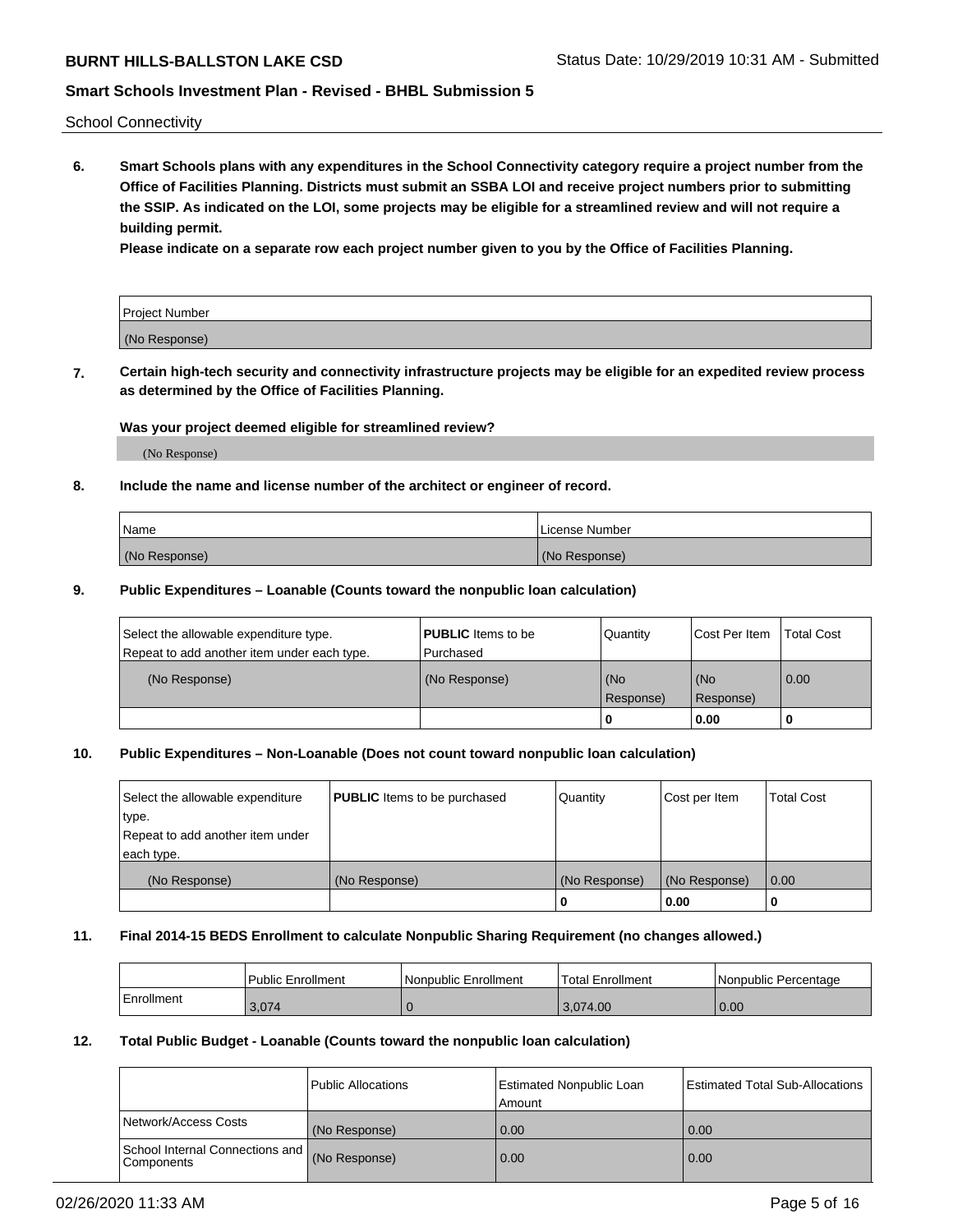School Connectivity

|              | Public Allocations | Estimated Nonpublic Loan<br>l Amount | <b>Estimated Total Sub-Allocations</b> |
|--------------|--------------------|--------------------------------------|----------------------------------------|
| <b>Other</b> | (No Response)      | 0.00                                 | 0.00                                   |
| Totals:      | 0.00               | 0                                    |                                        |

# **13. Total Public Budget – Non-Loanable (Does not count toward the nonpublic loan calculation)**

|                                                   | Sub-<br>Allocation |
|---------------------------------------------------|--------------------|
| Network/Access Costs                              | (No Response)      |
| Outside Plant Costs                               | (No Response)      |
| <b>School Internal Connections and Components</b> | (No Response)      |
| <b>Professional Services</b>                      | (No Response)      |
| Testing                                           | (No Response)      |
| <b>Other Upfront Costs</b>                        | (No Response)      |
| <b>Other Costs</b>                                | (No Response)      |
| Totals:                                           | 0.00               |

# **14. School Connectivity Totals**

|                          | Total Sub-Allocations |
|--------------------------|-----------------------|
| Total Loanable Items     | 0.00                  |
| Total Non-Ioanable Items | 0.00                  |
| Totals:                  | 0                     |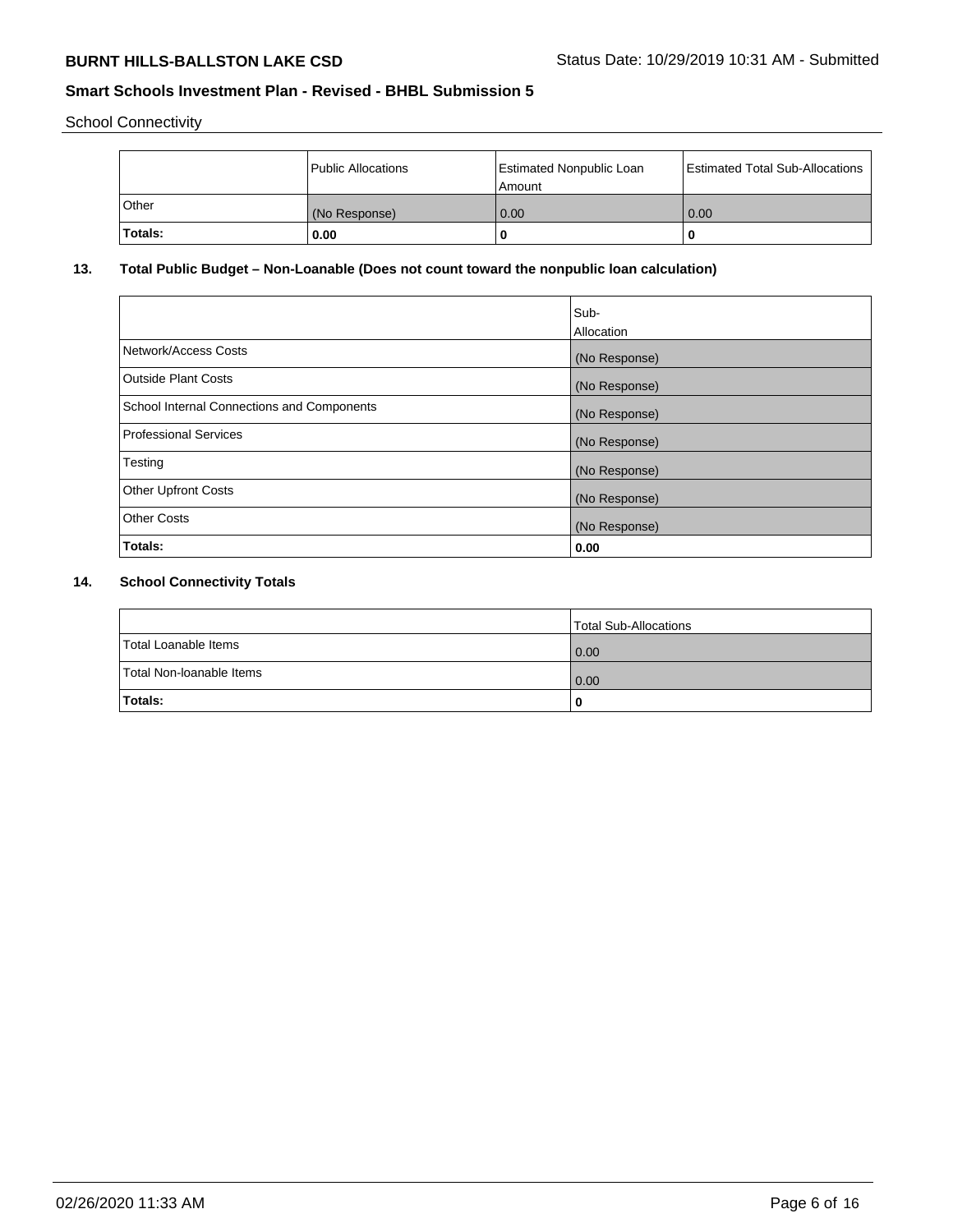Community Connectivity (Broadband and Wireless)

**1. Describe how you intend to use Smart Schools Bond Act funds for high-speed broadband and/or wireless connectivity projects in the community.**

(No Response)

**2. Please describe how the proposed project(s) will promote student achievement and increase student and/or staff access to the Internet in a manner that enhances student learning and/or instruction outside of the school day and/or school building.**

(No Response)

**3. Community connectivity projects must comply with all the necessary local building codes and regulations (building and related permits are not required prior to plan submission).**

 $\Box$  I certify that we will comply with all the necessary local building codes and regulations.

**4. Please describe the physical location of the proposed investment.**

(No Response)

**5. Please provide the initial list of partners participating in the Community Connectivity Broadband Project, along with their Federal Tax Identification (Employer Identification) number.**

| <b>Project Partners</b> | l Federal ID # |
|-------------------------|----------------|
| (No Response)           | (No Response)  |

**6. Please detail the type, quantity, per unit cost and total cost of the eligible items under each sub-category.**

| Select the allowable expenditure | Item to be purchased | Quantity      | Cost per Item | <b>Total Cost</b> |
|----------------------------------|----------------------|---------------|---------------|-------------------|
| type.                            |                      |               |               |                   |
| Repeat to add another item under |                      |               |               |                   |
| each type.                       |                      |               |               |                   |
| (No Response)                    | (No Response)        | (No Response) | (No Response) | 0.00              |
|                                  |                      | o             | 0.00          |                   |

**7. If you are submitting an allocation for Community Connectivity, complete this table.**

**Note that the calculated Total at the bottom of the table must equal the Total allocation for this category that you entered in the SSIP Overview overall budget.**

|                                    | Sub-Allocation |
|------------------------------------|----------------|
| Network/Access Costs               | (No Response)  |
| Outside Plant Costs                | (No Response)  |
| <b>Tower Costs</b>                 | (No Response)  |
| <b>Customer Premises Equipment</b> | (No Response)  |
| <b>Professional Services</b>       | (No Response)  |
| Testing                            | (No Response)  |
| <b>Other Upfront Costs</b>         | (No Response)  |
| <b>Other Costs</b>                 | (No Response)  |
| Totals:                            | 0.00           |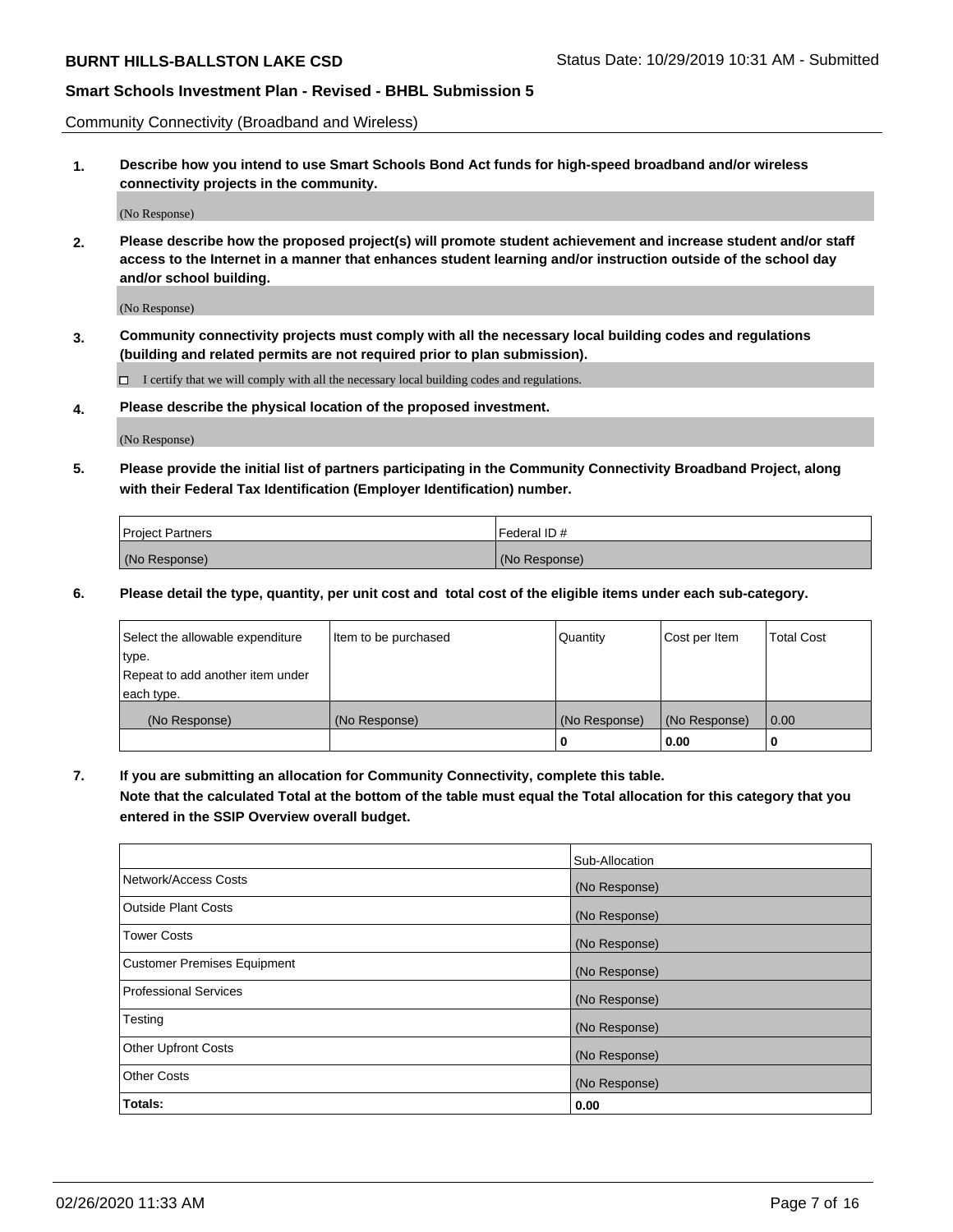## Classroom Learning Technology

**1. In order for students and faculty to receive the maximum benefit from the technology made available under the Smart Schools Bond Act, their school buildings must possess sufficient connectivity infrastructure to ensure that devices can be used during the school day. Smart Schools Investment Plans must demonstrate that sufficient infrastructure that meets the Federal Communications Commission's 100 Mbps per 1,000 students standard currently exists in the buildings where new devices will be deployed, or is a planned use of a portion of Smart Schools Bond Act funds, or is under development through another funding source. Smart Schools Bond Act funds used for technology infrastructure or classroom technology investments must increase the number of school buildings that meet or exceed the minimum speed standard of 100 Mbps per 1,000 students and staff within 12 months. This standard may be met on either a contracted 24/7 firm service or a "burstable" capability. If the standard is met under the burstable criteria, it must be:**

**1. Specifically codified in a service contract with a provider, and**

**2. Guaranteed to be available to all students and devices as needed, particularly during periods of high demand, such as computer-based testing (CBT) periods.**

**Please describe how your district already meets or is planning to meet this standard within 12 months of plan submission.**

We recently upgraded and expanded our existing network across the district. The access points across the district have been updated to the 802.11AC standard to increase throughput speeds to the 930 Meg range. Additionally, we have increased the number of access points to provide full coverage in all buildings in the district. The result is that we will have a simultaneous user experience, regardless of the user's location in the network. A high quality wireless is available throughout the interior of the buildings in the district and certainly within the teaching spaces. The network supports the connectivity speed required by Smart Schools (see question #2 below). This work was funded in part by our Smart Schools Submission #1 which was approved in January of 2017. This work is now complete

- **1a. If a district believes that it will be impossible to meet this standard within 12 months, it may apply for a waiver of this requirement, as described on the Smart Schools website. The waiver must be filed and approved by SED prior to submitting this survey.**
	- $\Box$  By checking this box, you are certifying that the school district has an approved waiver of this requirement on file with the New York State Education Department.
- **2. Connectivity Speed Calculator (Required). If the district currently meets the required speed, enter "Currently Met" in the last box: Expected Date When Required Speed Will be Met.**

|                         | l Number of<br><b>Students</b> | Required Speed<br>l in Mbps | Current Speed in<br>l Mbps | Expected Speed<br>to be Attained<br>l Within 12 Months ISpeed Will be Met | Expected Date<br>When Required |
|-------------------------|--------------------------------|-----------------------------|----------------------------|---------------------------------------------------------------------------|--------------------------------|
| <b>Calculated Speed</b> | 3.100                          | 310.00                      | 310                        | 310                                                                       | (No Response)                  |

**3. If the district wishes to have students and staff access the Internet from wireless devices within the school building, or in close proximity to it, it must first ensure that it has a robust Wi-Fi network in place that has sufficient bandwidth to meet user demand.**

**Please describe how you have quantified this demand and how you plan to meet this demand.**

The BHBL district has built a robust wireless network that permits students and staff to have authenticated access to a content filtered network. The district is using Cisco commercial grade 802.11 AC Access points in a density design model that permits all students to have simultaneous access to the network for educational use. The final design will have a minimum of one WAP per classroom and a minimum of one WAP per 30 students in areas where capacity exceeds 30 students (cafeterias, auditoriums, etc.). Additionally, all WAP will be connected to the LAN using Cat 6 cabling. The network is secure, and managed, with the ability for users to bring their own device into the environment. The wireless network is built on a solid Cisco network infrastructure supporting gigabit connectivity speeds between the users and the network and ten gigabit connection speeds between the network wiring closets and the core of the network.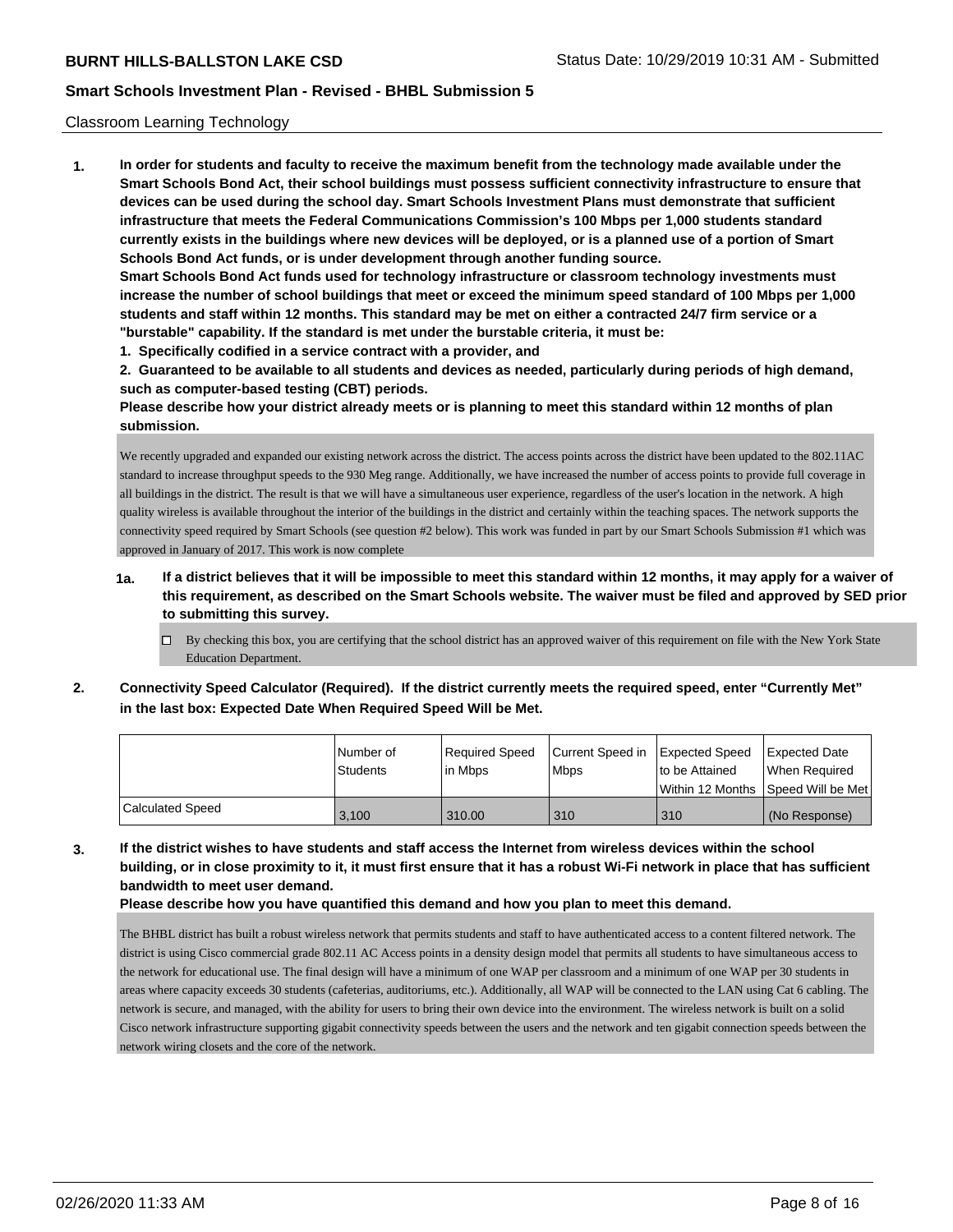## Classroom Learning Technology

**4. All New York State public school districts are required to complete and submit an Instructional Technology Plan survey to the New York State Education Department in compliance with Section 753 of the Education Law and per Part 100.12 of the Commissioner's Regulations. Districts that include educational technology purchases as part of their Smart Schools Investment Plan must have**

**a submitted and approved Instructional Technology Plan survey on file with the New York State Education Department.**

- By checking this box, you are certifying that the school district has an approved Instructional Technology Plan survey on file with the New York State Education Department.
- **5. Describe the devices you intend to purchase and their compatibility with existing or planned platforms or systems. Specifically address the adequacy of each facility's electrical, HVAC and other infrastructure necessary to install and support the operation of the planned technology.**

CHROMEBOOK REPLACEMENT The District is currently one-to-one Chromebooks grades 3-12. We have a planned replacement cycle that requires the purchase of two to three cohorts of new Chromebooks every year. This submission consists of a request for 500 Chromebooks as part of the replacement cycle for 3-8.

- **6. Describe how the proposed technology purchases will:**
	- **> enhance differentiated instruction;**
	- **> expand student learning inside and outside the classroom;**
	- **> benefit students with disabilities and English language learners; and**
	- **> contribute to the reduction of other learning gaps that have been identified within the district.**

**The expectation is that districts will place a priority on addressing the needs of students who struggle to succeed in a rigorous curriculum. Responses in this section should specifically address this concern and align with the district's Instructional Technology Plan (in particular Question 2 of E. Curriculum and Instruction: "Does the district's instructional technology plan address the needs of students with disabilities to ensure equitable access to instruction, materials and assessments?" and Question 3 of the same section: "Does the district's instructional technology plan address the provision of assistive technology specifically for students with disabilities to ensure access to and participation in the general curriculum?")**

**In addition, describe how the district ensures equitable access to instruction, materials and assessments and participation in the general curriculum for both SWD and English Language Learners/Multilingual Learners (ELL/MLL) students.**

Burnt Hills-Ballston Lake School District leaders and staff value the use of instructional technology to increase student learning and achievement. To that end, we have transitioned to a one-to-one laptop district over the past 5 years. These student laptops allow all students to work collaboratively and creatively in a 21st century learning environment. Purchasing a laptop for each student assures equity in access across the district. (We also provide home wireless "hot spots" for students without access to the internet at home.) The result of this is increased student engagement, exposure to relevant technology and software, and the ability to move from consumers of information to more active participants in the classroom.

**Special Needs:** Approximately 25 percent of the total number of students with disabilities in the district are provided with assistive technology as documented on their Individualized Education Plan (IEP) or through ELL Services. " Students with disabilities require access to a number of assistive technology devices including iPads, laptops, augmentative communication devices, interactive smart- boards, and personal and field sounds systems. Similar devices are available to ELL students as needed. " Additionally, there are a wide variety of text-to-speech and speech-to-text programs, word prediction audiobooks, and other language-based software applications that our students require to allow them to successfully access the curriculum and communicate in the school setting."

In addition to these devices and applications, there is a great deal of staff development and ongoing implementation required in order to prepare and support teachers and other school staff in the use of these resources with students. Oversight of assistive technology within the district is critical to the procurement, implementation and sustainability of services to our students with disabilities. Therefore, professional development and assistive technology staffing resources would enhance the use of technology across the district for all students.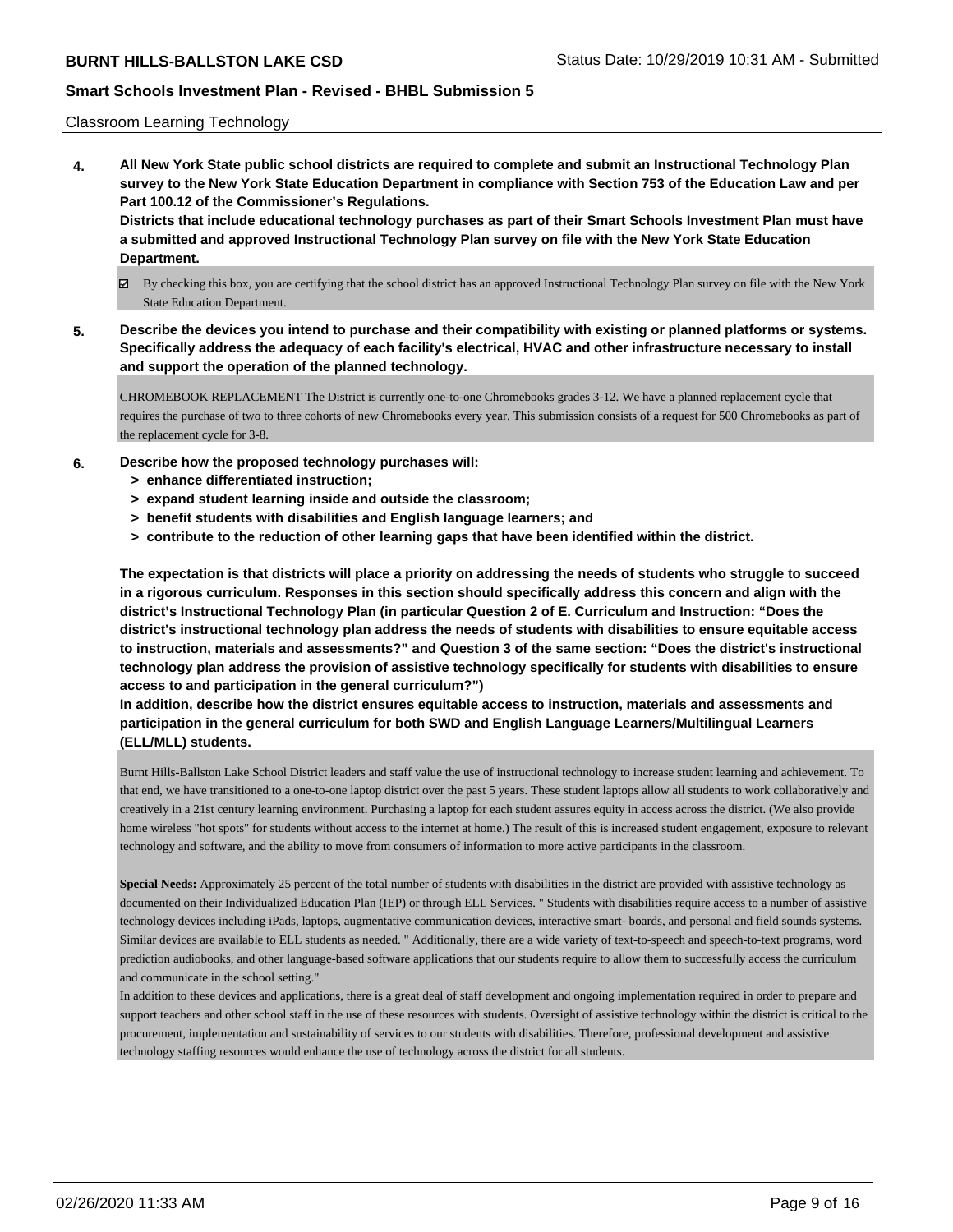Classroom Learning Technology

**7. Where appropriate, describe how the proposed technology purchases will enhance ongoing communication with parents and other stakeholders and help the district facilitate technology-based regional partnerships, including distance learning and other efforts.**

Access to their own laptop enables students to take an active role in overseeing their own work and tracking their own process. Our Grades 8-12 students are allowed to bring their computers back and forth from home. We use learning management software such as Blackboard and Google Classroom as well as Google Apps for Education to help students stay connected to their teachers and to others in the community.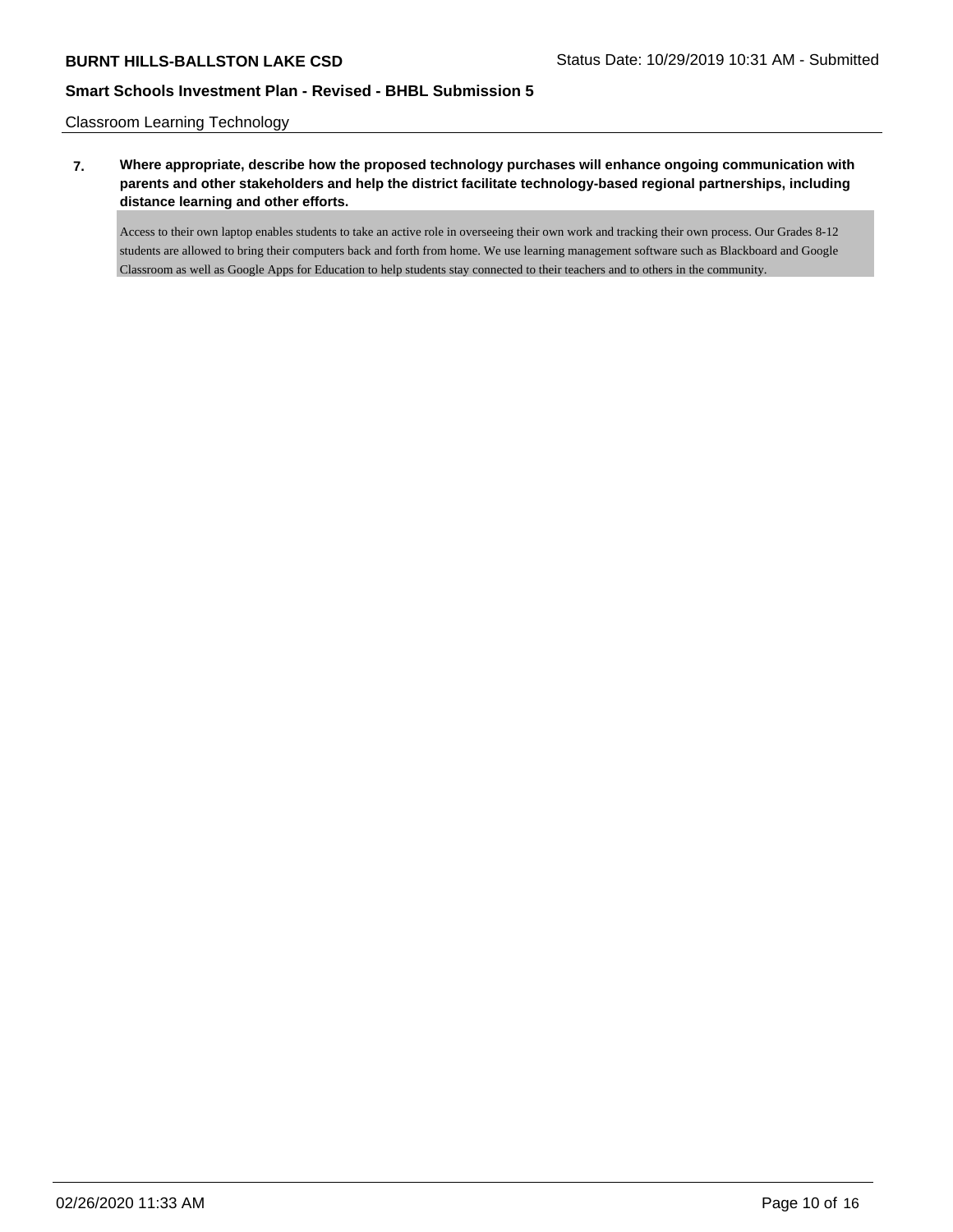### Classroom Learning Technology

**8. Describe the district's plan to provide professional development to ensure that administrators, teachers and staff can employ the technology purchased to enhance instruction successfully.**

**Note: This response should be aligned and expanded upon in accordance with your district's response to Question 1 of F. Professional Development of your Instructional Technology Plan: "Please provide a summary of professional development offered to teachers and staff, for the time period covered by this plan, to support technology to enhance teaching and learning. Please include topics, audience and method of delivery within your summary."**

Each year, according to the Commissioners 100.2 Regulations, districts must create a Professional Development (PD) Plan for the upcoming school year. A key component to the PD Plan are the Priorities. For 2018-19, all BH-BL professional development opportunities are tied to one of the following priority components:

1. Professional Practice

2. CCLS/Content

3. Instruction/Student Learning

4. Required Trainings

In reviewing the districts overall professional development priorities, it is clear that training in instructional technology is emphasized in all of these priority areas. Technology training is critical to our overall professional development plan. Staff development is offered throughout the academic year and in the summer. On the average, the majority of teachers spend 30 to 40 hours per academic year on scheduled professional development activities. Below are the different modes of instruction available for teachers to fulfill professional development requirements within these four priorities: Professional design days, Half days, Superintendents Conference Days, Faculty meetings, department or grade-level meetings focused on student learning and/or professional growth, Team Time meetings, Workshops provided by BH-BL staff members, Out-of-district conferences and workshops for teachers, and online classes and courses.

Our 2018-19 Professional Development was developed by a committee of stakeholders after extensive input from the faculty. The goals of the plan mirror the Danielson Framework for Teaching, which has been documented through research to improve student learning.

**Domain 1** - Planning and Preparation - Trainings in order to enhance:

1 a) Knowledge of content and pedagogy

1 b) Knowledge of students

1 c) Setting Instructional outcome

1 d) Knowledge of resources

1 e) Coherent instruction

1 f) Student assessments

**Domain 2** - The Classroom Environment - Trainings in order to enhance:

2a) Creating an environment of respect and rapport

2b) Establishing a culture for learning

2c) Managing classroom procedures

2d) Managing student behavior

2e) Organizing physical space

**Domain 3** - Instruction - Trainings in order to enhance:

3a) Communication with students

3b) Use of discussion and questioning techniques

3c) Student engagement in learning

3d) Use of assessment in instruction

3e) Flexibility and responsiveness

**Domain 4** - Professional Responsibilities - Trainings in order to promote:

4a) Teacher reflection

4b) Maintenance of accurate records

4c) Communication with Families

4d) Participation in a professional community

4e) Professional learning and development

4f) Professionalism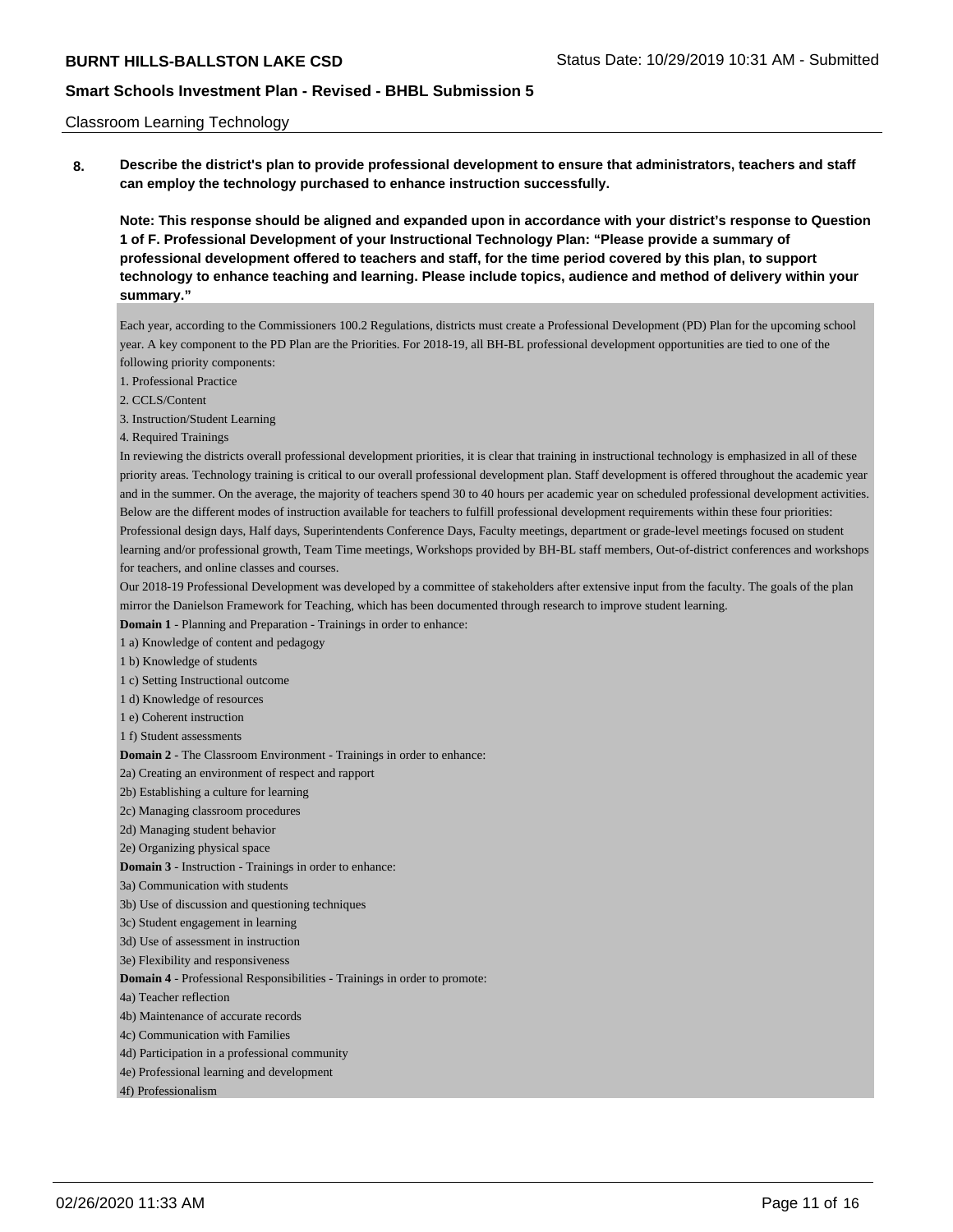### Classroom Learning Technology

**9. Districts must contact one of the SUNY/CUNY teacher preparation programs listed on the document on the left side of the page that supplies the largest number of the district's new teachers to request advice on innovative uses and best practices at the intersection of pedagogy and educational technology.**

By checking this box, you certify that you have contacted the SUNY/CUNY teacher preparation program that supplies the largest number of your new teachers to request advice on these issues.

**9a. Please enter the name of the SUNY or CUNY Institution that you contacted.**

University at Albany, School of Education

**9b. Enter the primary Institution phone number.**

518-442-5020

**9c. Enter the name of the contact person with whom you consulted and/or will be collaborating with on innovative uses of technology and best practices.**

Jianwei Zhang, Chair, Associate Professor

**10. To ensure the sustainability of technology purchases made with Smart Schools funds, districts must demonstrate a long-term plan to maintain and replace technology purchases supported by Smart Schools Bond Act funds. This sustainability plan shall demonstrate a district's capacity to support recurring costs of use that are ineligible for Smart Schools Bond Act funding such as device maintenance, technical support, Internet and wireless fees, maintenance of hotspots, staff professional development, building maintenance and the replacement of incidental items. Further, such a sustainability plan shall include a long-term plan for the replacement of purchased devices and equipment at the end of their useful life with other funding sources.**

By checking this box, you certify that the district has a sustainability plan as described above.

**11. Districts must ensure that devices purchased with Smart Schools Bond funds will be distributed, prepared for use, maintained and supported appropriately. Districts must maintain detailed device inventories in accordance with generally accepted accounting principles.**

By checking this box, you certify that the district has a distribution and inventory management plan and system in place.

**12. Please detail the type, quantity, per unit cost and total cost of the eligible items under each sub-category.**

| Select the allowable expenditure<br>type.<br>Repeat to add another item under | I Item to be Purchased           | l Quantitv | Cost per Item | <b>Total Cost</b> |
|-------------------------------------------------------------------------------|----------------------------------|------------|---------------|-------------------|
| each type.                                                                    |                                  |            |               |                   |
| <b>Laptop Computers</b>                                                       | 500e Chromebook (2nd Gen) Laptop | 500        | 340.00        | 170,000.00        |
|                                                                               |                                  | 500        | 340.00        | 170,000           |

## **13. Final 2014-15 BEDS Enrollment to calculate Nonpublic Sharing Requirement (no changes allowed.)**

|            | Public Enrollment | l Nonpublic Enrollment | <b>Total Enrollment</b> | Nonpublic<br>l Percentage |
|------------|-------------------|------------------------|-------------------------|---------------------------|
| Enrollment | 3,074             |                        | 3,074.00                | 0.00                      |

### **14. If you are submitting an allocation for Classroom Learning Technology complete this table.**

|                         | Public School Sub-Allocation | <b>Estimated Nonpublic Loan</b><br>Amount | <b>Estimated Total Public and</b><br>Nonpublic Sub-Allocation |
|-------------------------|------------------------------|-------------------------------------------|---------------------------------------------------------------|
|                         |                              | (Based on Percentage Above)               |                                                               |
| Interactive Whiteboards | 0.00                         | 0.00                                      | 0.00                                                          |
| <b>Computer Servers</b> | 0.00                         | 0.00                                      | 0.00                                                          |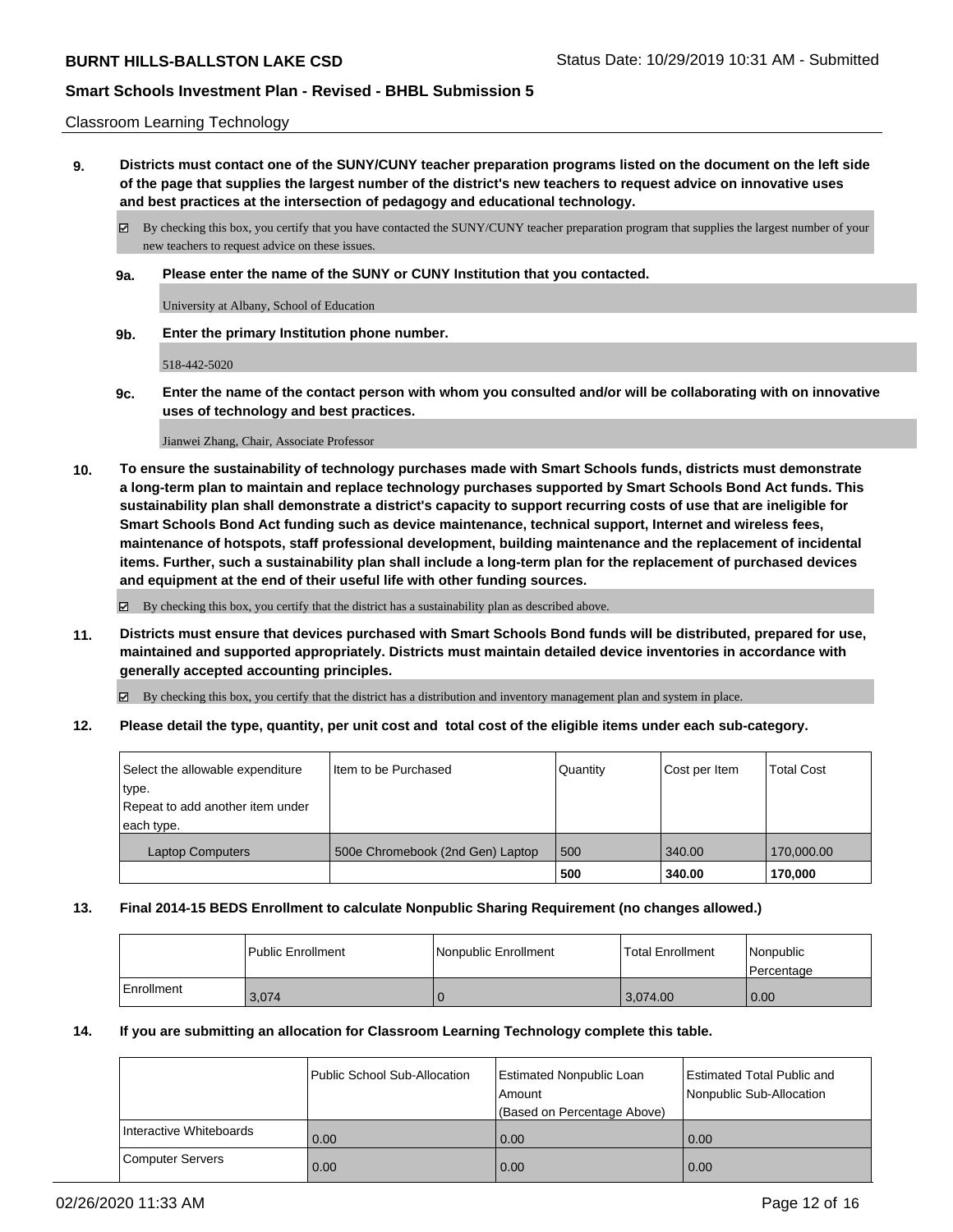Classroom Learning Technology

|                          | Public School Sub-Allocation | <b>Estimated Nonpublic Loan</b><br>Amount<br>(Based on Percentage Above) | <b>Estimated Total Public and</b><br>Nonpublic Sub-Allocation |
|--------------------------|------------------------------|--------------------------------------------------------------------------|---------------------------------------------------------------|
| <b>Desktop Computers</b> | 0.00                         | 0.00                                                                     | 0.00                                                          |
| <b>Laptop Computers</b>  | 170,000.00                   | 0.00                                                                     | 170,000.00                                                    |
| <b>Tablet Computers</b>  | 0.00                         | 0.00                                                                     | 0.00                                                          |
| <b>Other Costs</b>       | 0.00                         | 0.00                                                                     | 0.00                                                          |
| Totals:                  | 170,000.00                   | 0                                                                        | 170,000                                                       |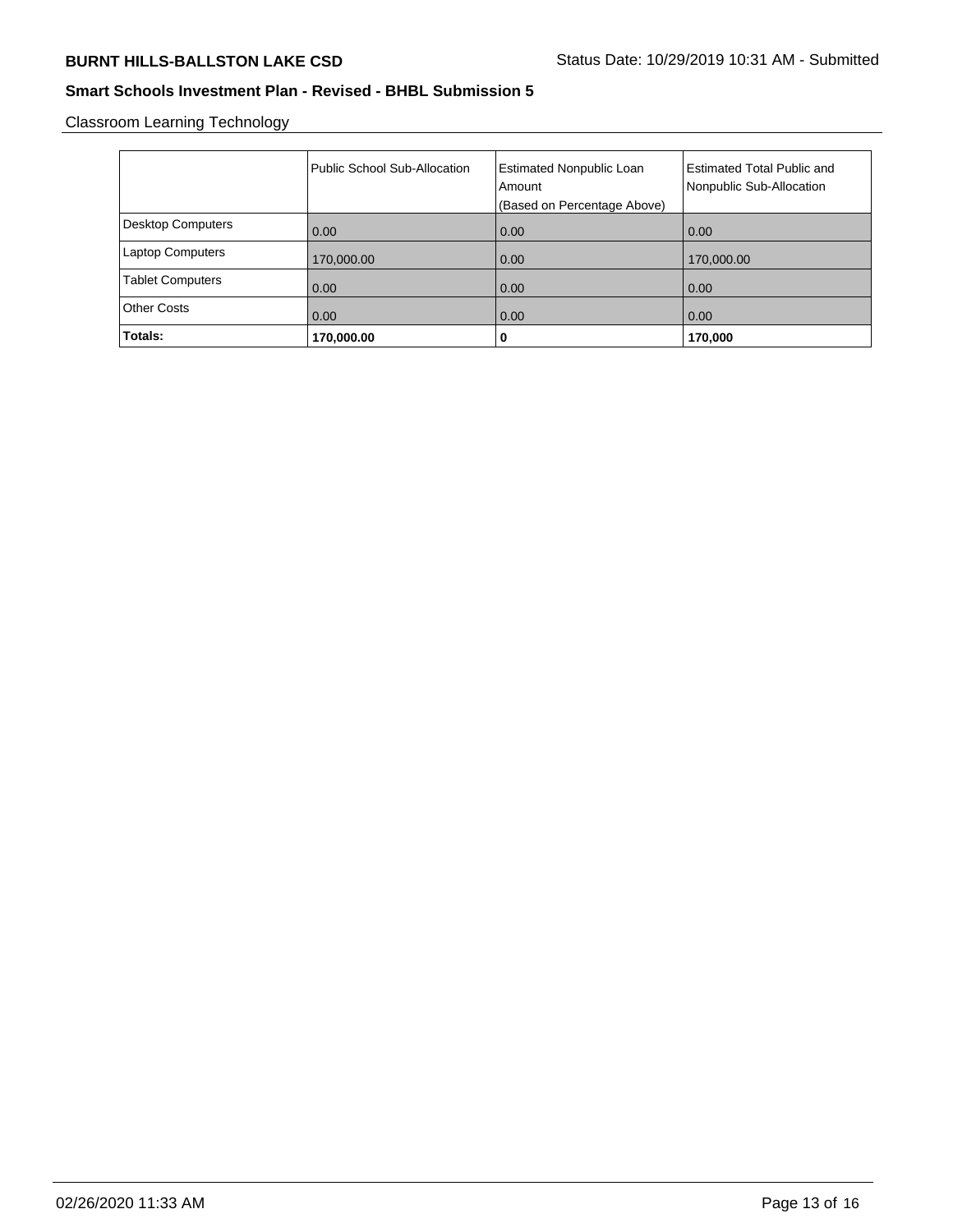### Pre-Kindergarten Classrooms

**1. Provide information regarding how and where the district is currently serving pre-kindergarten students and justify the need for additional space with enrollment projections over 3 years.**

(No Response)

- **2. Describe the district's plan to construct, enhance or modernize education facilities to accommodate prekindergarten programs. Such plans must include:**
	- **Specific descriptions of what the district intends to do to each space;**
	- **An affirmation that new pre-kindergarten classrooms will contain a minimum of 900 square feet per classroom;**
	- **The number of classrooms involved;**
	- **The approximate construction costs per classroom; and**
	- **Confirmation that the space is district-owned or has a long-term lease that exceeds the probable useful life of the improvements.**

(No Response)

**3. Smart Schools Bond Act funds may only be used for capital construction costs. Describe the type and amount of additional funds that will be required to support ineligible ongoing costs (e.g. instruction, supplies) associated with any additional pre-kindergarten classrooms that the district plans to add.**

(No Response)

**4. All plans and specifications for the erection, repair, enlargement or remodeling of school buildings in any public school district in the State must be reviewed and approved by the Commissioner. Districts that plan capital projects using their Smart Schools Bond Act funds will undergo a Preliminary Review Process by the Office of Facilities Planning.**

**Please indicate on a separate row each project number given to you by the Office of Facilities Planning.**

| Project Number |  |
|----------------|--|
| (No Response)  |  |
|                |  |

**5. Please detail the type, quantity, per unit cost and total cost of the eligible items under each sub-category.**

| Select the allowable expenditure | Item to be purchased | Quantity      | Cost per Item | <b>Total Cost</b> |
|----------------------------------|----------------------|---------------|---------------|-------------------|
| type.                            |                      |               |               |                   |
| Repeat to add another item under |                      |               |               |                   |
| each type.                       |                      |               |               |                   |
| (No Response)                    | (No Response)        | (No Response) | (No Response) | 0.00              |
|                                  |                      | U             | 0.00          |                   |

**6. If you have made an allocation for Pre-Kindergarten Classrooms, complete this table. Note that the calculated Total at the bottom of the table must equal the Total allocation for this category that you entered in the SSIP Overview overall budget.**

|                                          | Sub-Allocation |
|------------------------------------------|----------------|
| Construct Pre-K Classrooms               | (No Response)  |
| Enhance/Modernize Educational Facilities | (No Response)  |
| <b>Other Costs</b>                       | (No Response)  |
| Totals:                                  | 0.00           |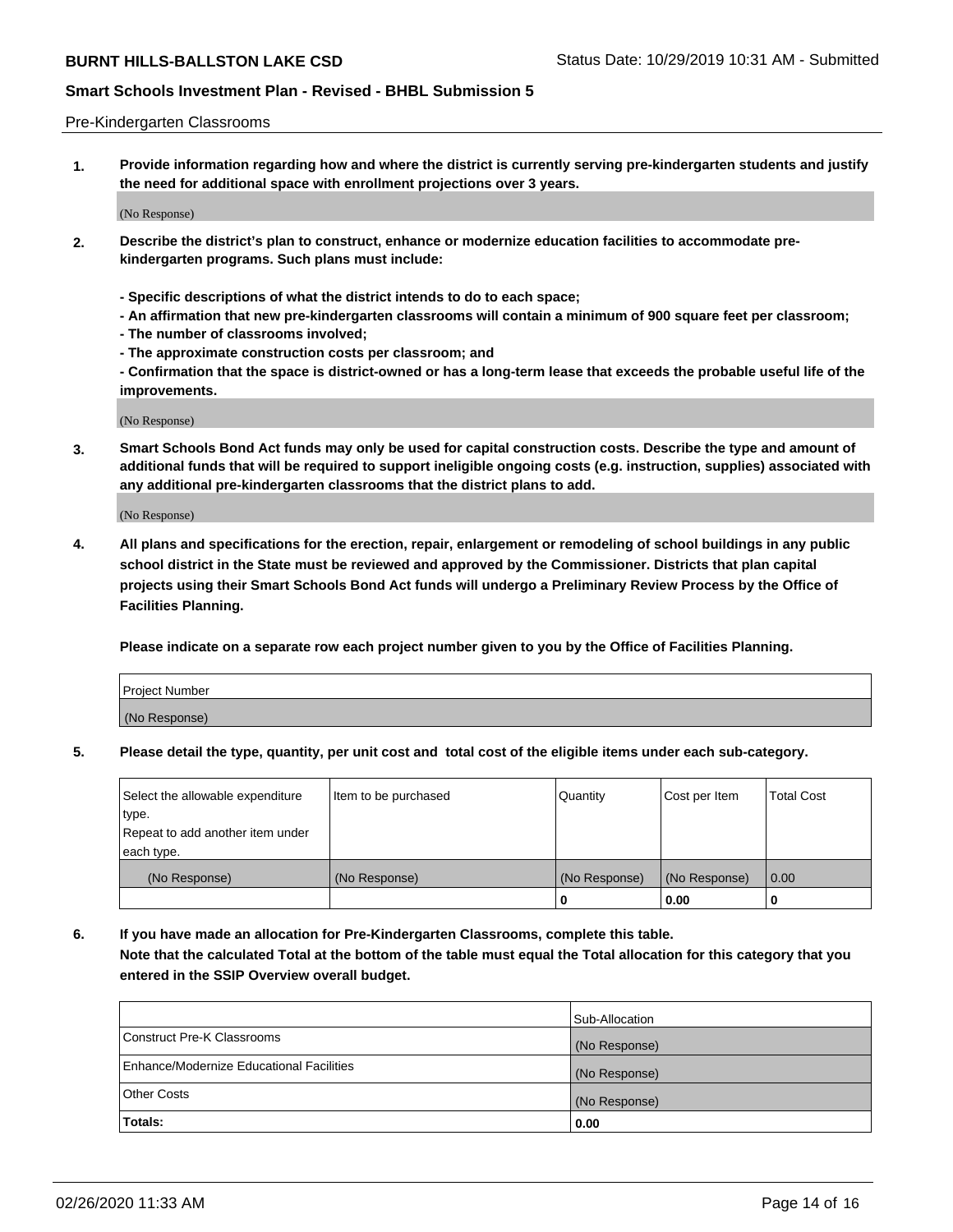Replace Transportable Classrooms

**1. Describe the district's plan to construct, enhance or modernize education facilities to provide high-quality instructional space by replacing transportable classrooms.**

(No Response)

**2. All plans and specifications for the erection, repair, enlargement or remodeling of school buildings in any public school district in the State must be reviewed and approved by the Commissioner. Districts that plan capital projects using their Smart Schools Bond Act funds will undergo a Preliminary Review Process by the Office of Facilities Planning.**

**Please indicate on a separate row each project number given to you by the Office of Facilities Planning.**

| Project Number |  |
|----------------|--|
|                |  |
| (No Response)  |  |
|                |  |

**3. For large projects that seek to blend Smart Schools Bond Act dollars with other funds, please note that Smart Schools Bond Act funds can be allocated on a pro rata basis depending on the number of new classrooms built that directly replace transportable classroom units.**

**If a district seeks to blend Smart Schools Bond Act dollars with other funds describe below what other funds are being used and what portion of the money will be Smart Schools Bond Act funds.**

(No Response)

**4. Please detail the type, quantity, per unit cost and total cost of the eligible items under each sub-category.**

| Select the allowable expenditure | Item to be purchased | Quantity      | Cost per Item | Total Cost |
|----------------------------------|----------------------|---------------|---------------|------------|
| ∣type.                           |                      |               |               |            |
| Repeat to add another item under |                      |               |               |            |
| each type.                       |                      |               |               |            |
| (No Response)                    | (No Response)        | (No Response) | (No Response) | 0.00       |
|                                  |                      | u             | 0.00          |            |

**5. If you have made an allocation for Replace Transportable Classrooms, complete this table. Note that the calculated Total at the bottom of the table must equal the Total allocation for this category that you entered in the SSIP Overview overall budget.**

|                                                | Sub-Allocation |
|------------------------------------------------|----------------|
| Construct New Instructional Space              | (No Response)  |
| Enhance/Modernize Existing Instructional Space | (No Response)  |
| Other Costs                                    | (No Response)  |
| Totals:                                        | 0.00           |